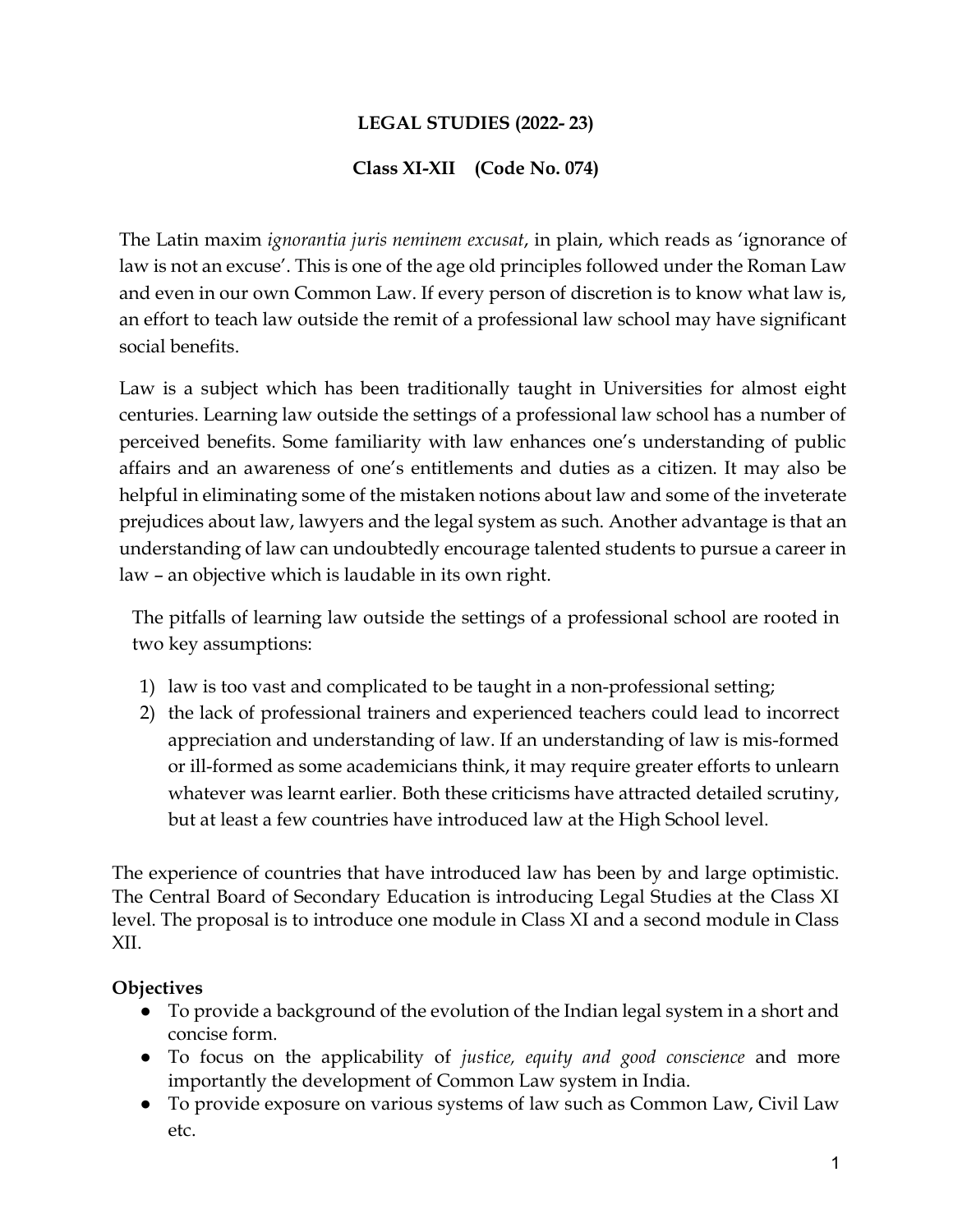- To develop an understanding of the essential features of the Indian Constitution, including the role and importance of Fundamental Rights, Separation of Powers, Structure and operation of Courts, concept of precedent in judicial functioning, the of legislation, basic principles of statutory interpretation, etc.
- To deal with principles of practical utility such as the concept of Rule of Law, principles of justice, differences between criminal and civil cases, the concept of crime and the fundamental theories of punishment, rights available to the accused at various stages of the criminal investigative process, or the key components of Human Rights, etc.
- To understand the fundamental concept and subject matter of property, contract and tort.
- To understand the rudimentary aspects of contract law such as formation of contract, terms and conditions, discharge, etc.
- To enables students to form an understanding of rights and duties and various categories of liability principles which form the bedrock for an understanding of Law.

# Competencies expected after this course

Students will be able to:

- i. acquire knowledge of legal theory, laws, legal procedure, drafting, interpretation and application of laws;
- ii. identify legal issues from facts, differentiate between ratio decidendi and obiter dicta;
- iii. ask relevant and probing questions to understand the differences among facts, opinions, analyse judgments and recognize and meaningfully respond to legal fallacies;
- iv. apply the law, and draw conclusions by applying analytical reasoning;
- v. apply knowledge and understanding of law, legal theory and procedure to solve legal problems;
- vi. evaluate, seek feedback and modify solutions to legal problems;
- vii. carry out legal research;
- viii. acquire values such as justice, fairness, openness, honesty, integrity, respect for diversity, and respect for the rule of law; and
	- ix. prepare themselves for pursuing higher education in the field of Law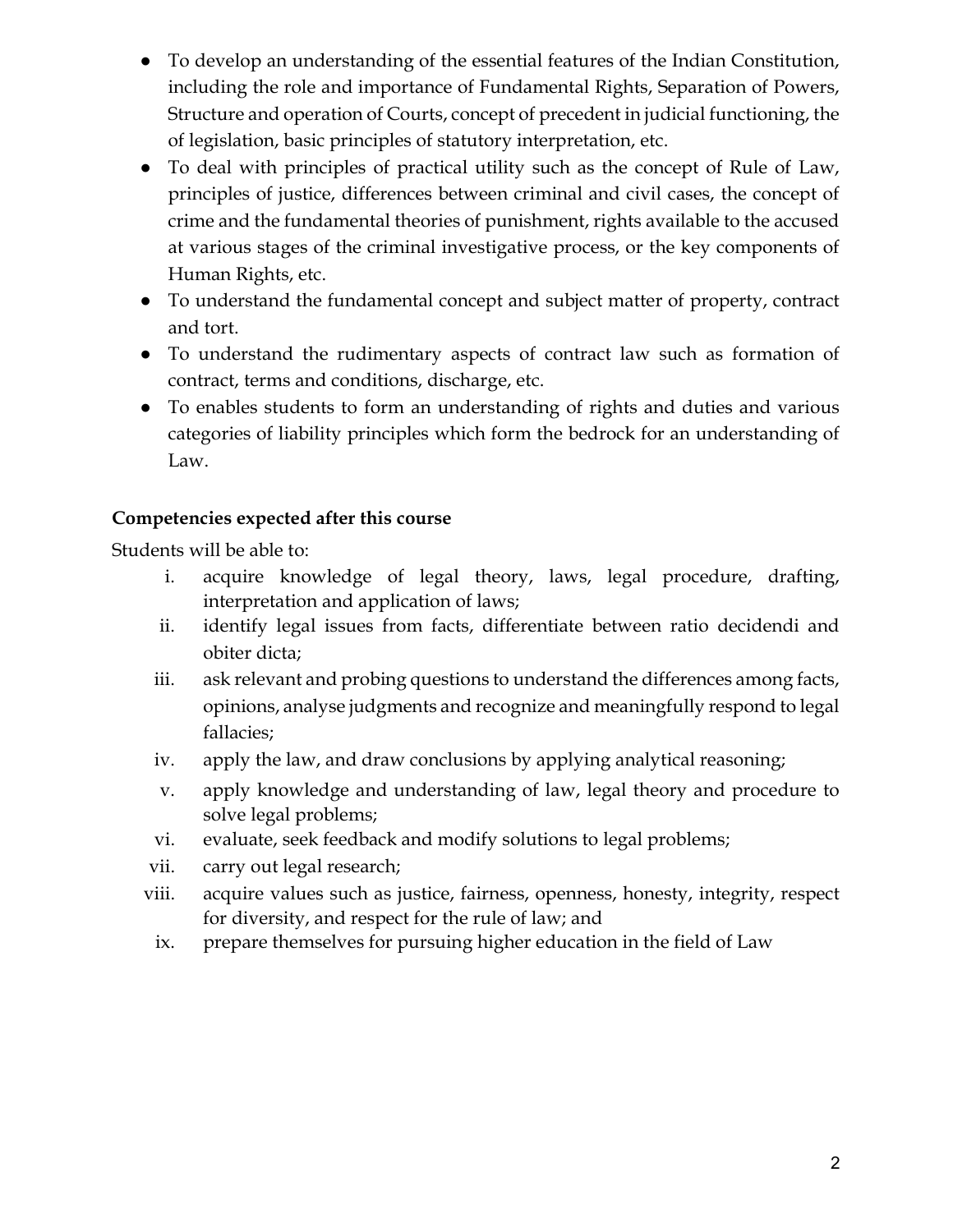# Class XI (2022–23)

# (BASED ON REVISED BOOK WITH NEW CHAPTERS)

| S.no.          | Units                                                                        | Periods | <b>Marks</b> |
|----------------|------------------------------------------------------------------------------|---------|--------------|
| $\mathbf{1}$   | <b>Introduction to Political Institutions</b>                                | 40      | 15           |
| $\overline{2}$ | <b>Basic Features of The Constitution of</b><br>India                        | 40      | 15           |
| 3              | Jurisprudence, Nature and Sources of<br>Laws                                 | 40      | 15           |
| $\overline{4}$ | Judiciary: Constitutional, Civil And<br><b>Criminal Courts And Processes</b> | 40      | 20           |
| 5              | <b>Family Justice System</b>                                                 | 40      | 15           |
| 6              | Project                                                                      | 20      | 20           |
|                | <b>Total</b>                                                                 | 220     | 100          |

# Contents:

| S no.          | Unit                                          | <b>Topics</b>                                                                                                                                                                                                                                                                                                                                                                                               |
|----------------|-----------------------------------------------|-------------------------------------------------------------------------------------------------------------------------------------------------------------------------------------------------------------------------------------------------------------------------------------------------------------------------------------------------------------------------------------------------------------|
| Unit I         | <b>Introduction to Political Institutions</b> |                                                                                                                                                                                                                                                                                                                                                                                                             |
| $\mathbf{1}$ . | Concept of<br><b>State</b>                    | I. What is a State?<br>II. The concept of State and Article 12 of the Indian<br>Constitution<br>III. What is a Government?<br>IV. Emergence of the State from Society<br>V. Definition of State                                                                                                                                                                                                             |
| 2.             | Forms and<br>Organs of<br>Government          | I .Introduction to the Organs of Government<br>II. Forms of Government<br>A. Monarchy<br><b>B.</b> Aristocracy<br>C. Dictatorship<br>D. Democracy<br>III. Main organs of Government and its functions<br>A. General Functions of Legislature as Organ of<br>Government<br>B. General Functions of Executive as Organ of<br>Government<br>C. General Functions of Judiciary as an Organ of the<br>Government |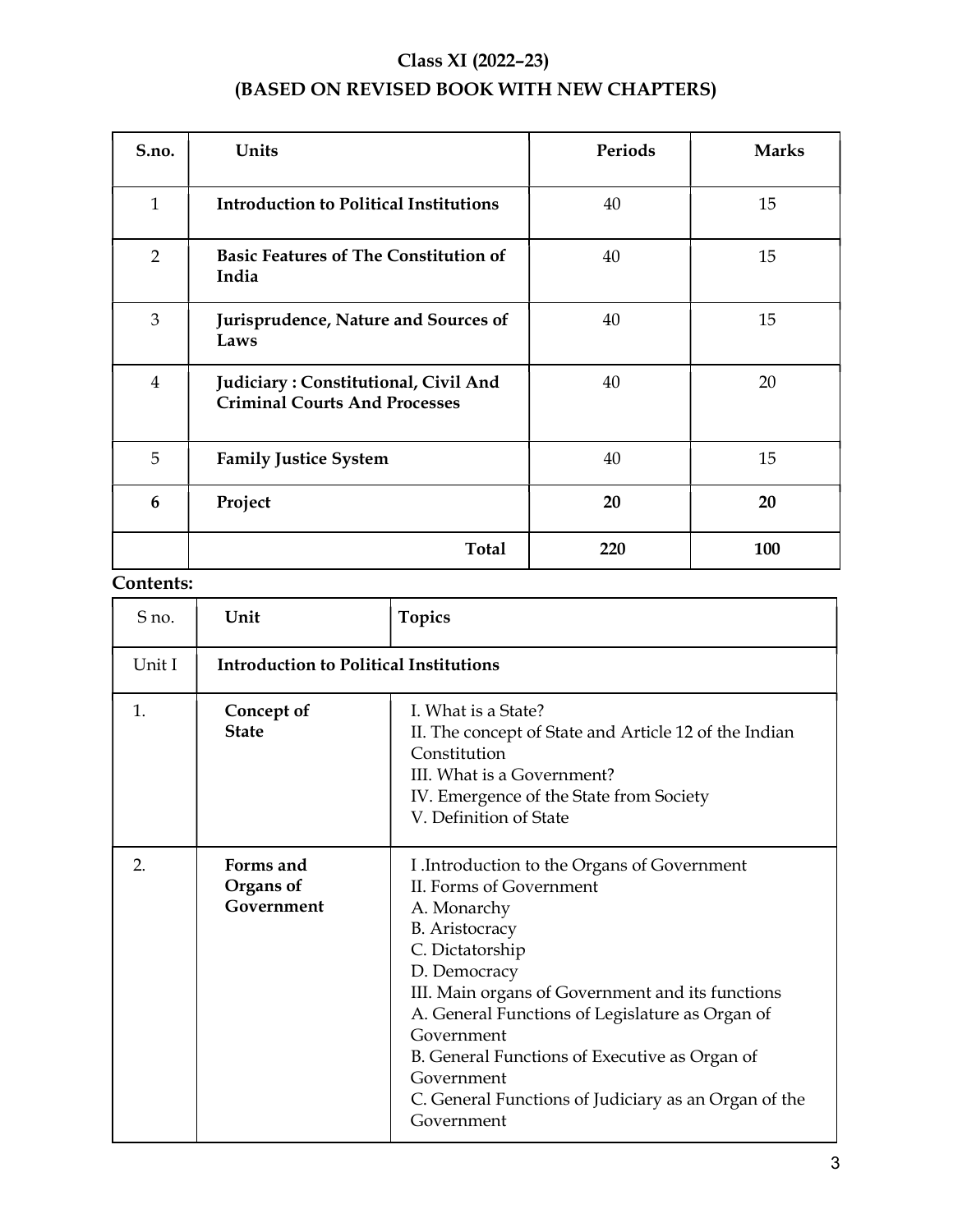| 3.     | Separation of<br><b>Powers</b>                             | I. Concept of Separation of Powers<br>II. Historical Background and Evolution of<br>Montesquieu's Doctrine of Separation of Powers<br>A. Montesquieu's Doctrine of Separation of Powers<br>B. Basic Features of the Doctrine Separation of Powers<br>as Enunciated by Montesquieu<br>C. Checks and Balances of Power<br>D. Impact of the Doctrine<br>III. Evaluation of The Doctrine of Separation of Powers<br>A. Key Benefits and Advantages of The Doctrine of<br>Separation of Powers<br>B. Defects of the Doctrine<br>IV. Separation of Powers In Practice<br>A. Separation of Powers in Britain<br>B. Separation of Powers in the United States of<br>America<br>C. Separation of Powers in India                         |  |  |
|--------|------------------------------------------------------------|---------------------------------------------------------------------------------------------------------------------------------------------------------------------------------------------------------------------------------------------------------------------------------------------------------------------------------------------------------------------------------------------------------------------------------------------------------------------------------------------------------------------------------------------------------------------------------------------------------------------------------------------------------------------------------------------------------------------------------|--|--|
| Unit 2 | <b>Basic Features of The Constitution of India</b>         |                                                                                                                                                                                                                                                                                                                                                                                                                                                                                                                                                                                                                                                                                                                                 |  |  |
| 1.     | <b>Salient Features of</b><br>The Constitution of<br>India | Meaning of the term Constitution<br>i.<br>ii.<br>Definition of the term Constitution<br>iii.<br>Historical Perspective of Indian Constitution<br>Salient Features of The Constitution of India<br>iv.<br>A. A Modern Constitution<br>B. Lengthiest written Constitution<br>C. Preamble to the Constitution<br>D. Fundamental Rights; Directive Principles of<br>State Policy; Fundamental Duties<br>E. Constitutional Provision for Amendment of<br>the Indian Constitution<br>F. Adult Suffrage<br>G. Single Citizenship<br>H. Independent Judiciary<br><b>Emergency Provisions</b><br>I.<br>Federal in form Unitary in character<br>J.<br>K. Division of Power- Centre-State Relations<br>Schedules to the Constitution<br>L. |  |  |
| Unit 3 | Jurisprudence, Nature and Sources of Laws                  |                                                                                                                                                                                                                                                                                                                                                                                                                                                                                                                                                                                                                                                                                                                                 |  |  |
| 2.     | <b>Classification of</b><br>Laws                           | I. Classification of Law based on Subject matter<br>Classification of Law based on Scope of Law<br>П.<br>Classification of Law based on Jurisdiction<br>Ш.                                                                                                                                                                                                                                                                                                                                                                                                                                                                                                                                                                      |  |  |
| 3.     | <b>Sources of Law</b>                                      | I. Where does law come from?<br>i.<br>II. Custom as a source of Law<br>ii.<br>Importance of Custom as a source of Law in India<br>iii.<br>Judicial Precedent as a Source of Law<br>iv.<br>v. V. Legislation as a Source of Law                                                                                                                                                                                                                                                                                                                                                                                                                                                                                                  |  |  |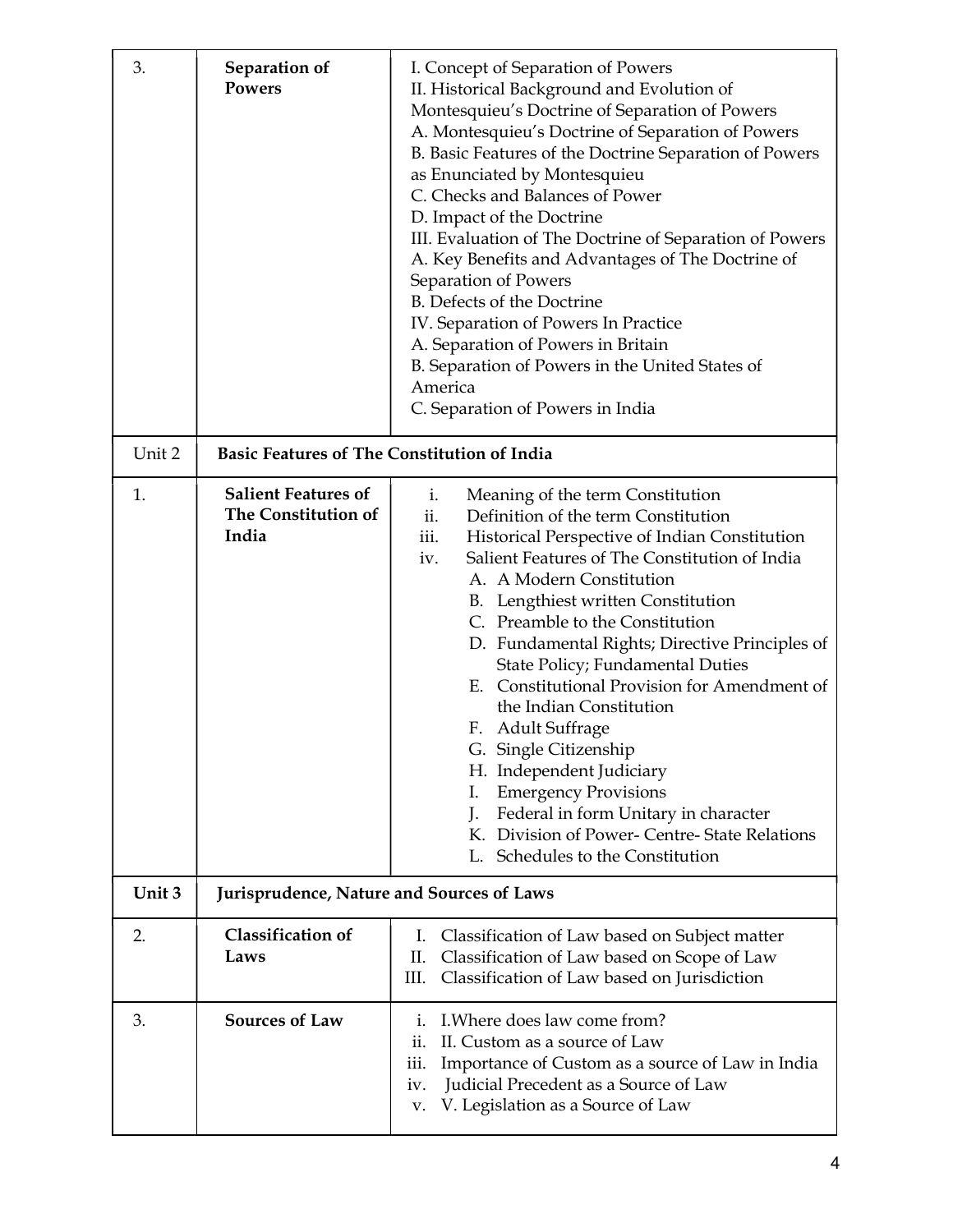| 4.           | <b>Law Reform</b>                                                                     | i. Need for Law Reform<br>ii. Law Reforms in India<br>iii. III. Recent Law Reforms in Independent India                                                                                                                                                                                                                                                                                                                                                                                                                                                                                                                                                                                                                                                                                                                                                                     |
|--------------|---------------------------------------------------------------------------------------|-----------------------------------------------------------------------------------------------------------------------------------------------------------------------------------------------------------------------------------------------------------------------------------------------------------------------------------------------------------------------------------------------------------------------------------------------------------------------------------------------------------------------------------------------------------------------------------------------------------------------------------------------------------------------------------------------------------------------------------------------------------------------------------------------------------------------------------------------------------------------------|
| 5.<br>Unit 4 | Cyber Laws,<br>Safety and<br>Security in India                                        | i. Introduction<br>Why do we need Cyber Laws<br>ii.<br>What is Cyber Law?<br>iii.<br>What is Cyber safety and Security?<br>iv.<br>What is cyber Crime?<br>v.<br>Categories of Cyber Crime<br>vi.<br>Cyber law in India<br>vii.<br>Scope and Extent of The Information and<br>viii.<br>Technology Act, 2000(IT Act)<br>ix. IX. What was Section 66A of IT Act, 2000?<br>JUDICIARY: CONSTITUTIONAL, CIVIL AND CRIMINAL COURTS AND                                                                                                                                                                                                                                                                                                                                                                                                                                             |
|              | <b>PROCESSES</b>                                                                      |                                                                                                                                                                                                                                                                                                                                                                                                                                                                                                                                                                                                                                                                                                                                                                                                                                                                             |
|              | Judiciary:<br>Constitutional,<br>Civil and<br><b>Criminal Courts</b><br>and Processes | i.<br>Introduction: Establishment of the Supreme<br>Court and High Courts<br>ii.<br>CONSTITUTION, ROLES AND IMPARTIALITY<br>Independence and Impartiality of the<br>а.<br>Supreme Court<br>b. Structure and Hierarchy of the Courts in<br>India<br>c. The civil process and functioning of Civil<br>courts<br>III. THE CIVIL COURT STRUCTURE<br>Common legal terminology<br>а.<br>b. Types of jurisdiction<br>Res subjudice and Res judicata in code of<br>C <sub>1</sub><br>civil procedure 1908<br>IV. STRUCTURE AND FUNCTIONING OF<br>CRIMINAL COURTS IN INDIA<br>a) Types of offences<br>b) Criminal investigation and First Information<br>Report<br>The criminal process- Investigation and<br>C)<br>prosecution<br>d) Doctrine of autrefois acquit and autrefois<br>convict<br>V. Other courts in India<br>a) Family Courts<br><b>Administrative Tribunals</b><br>b) |
| Unit 5       | <b>Family Justice System</b>                                                          |                                                                                                                                                                                                                                                                                                                                                                                                                                                                                                                                                                                                                                                                                                                                                                                                                                                                             |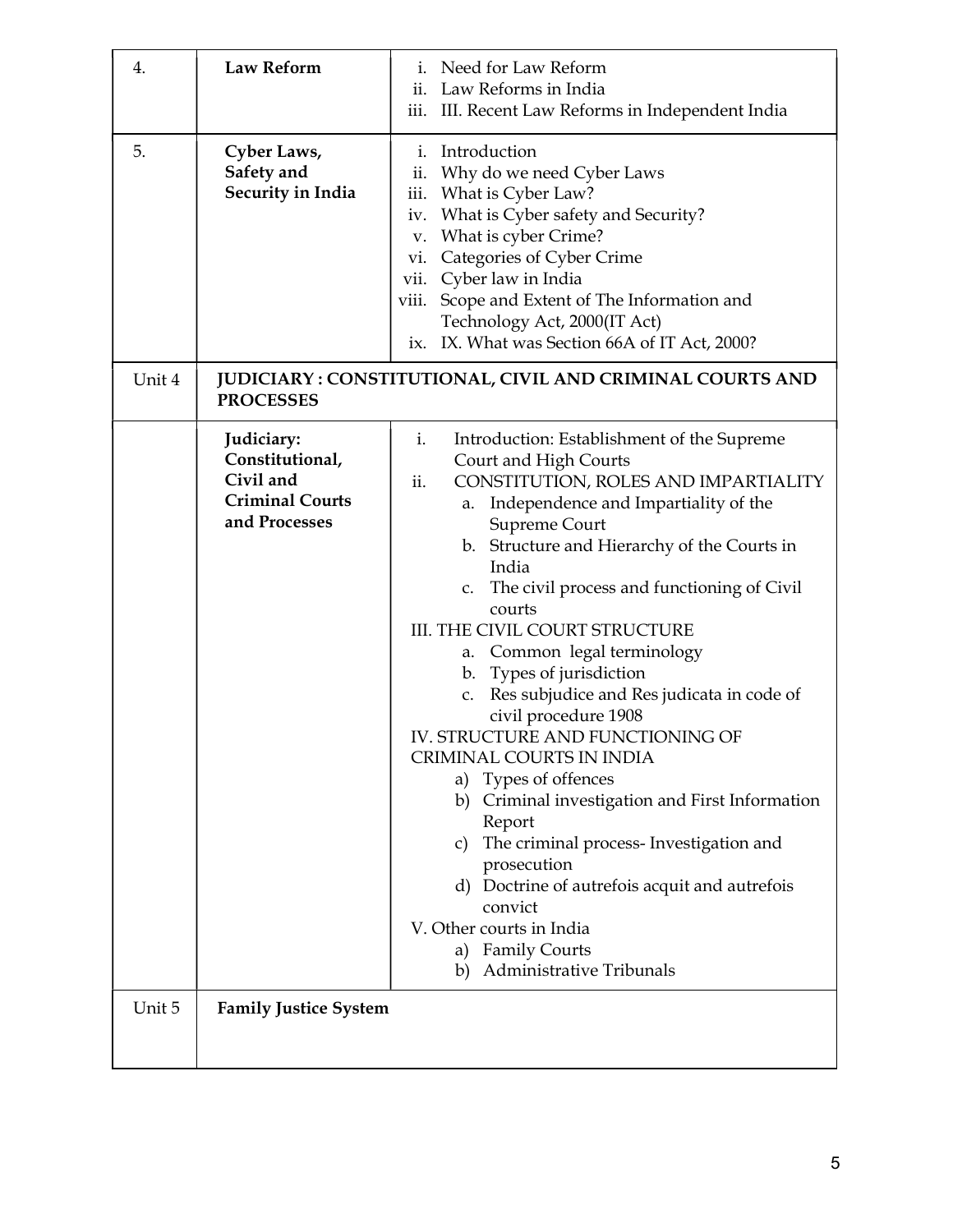| $\mathbf 1$ | Institutional<br>Framework;<br>Marriage and<br><b>Divorce</b> | I. Nature of Family law in India<br>II. Human rights and gender perspective<br>III. Institutional framework-family Courts<br>IV. Role of women in the creation of family courts<br>V. Role of lawyers and counselors in Family courts<br>VI. Role of counselors and gender issues<br>VII. Marriage and Divorce |
|-------------|---------------------------------------------------------------|----------------------------------------------------------------------------------------------------------------------------------------------------------------------------------------------------------------------------------------------------------------------------------------------------------------|
| 5.          | <b>Prevention of</b><br>Violence against<br>Women             | I. What is Domestic abuse / violence?<br>II. International legal framework<br>III. Laws in India on prevention of violence against<br>women                                                                                                                                                                    |
|             | <b>PROJECT WORK- One Project</b>                              |                                                                                                                                                                                                                                                                                                                |

# PROJECT GUIDELINES CLASS 11

#### Students can opt for any ONE Project from the three topics given.

Topic 1: Students can prepare a research paper on any legal problem from the textbook/around them that needs immediate redressal.

#### Some suggested topics-

- Uniform civil code
- Law reforms in India
- Juvenile justice
- Death penalty
- Any other course related topic

#### OR

Topic 2- Conduct research and draft a report on any recent legislation/ amendment that brought about a social change, for example: Consumer Protection Act, Information Technology Act, Right to Information Act etc.

Examine the conditions that give rise to the need for law reform; − The agencies of reform;

− Mechanisms of reform; − Assess the effectiveness of law reform in achieving just

outcomes with regards to the issue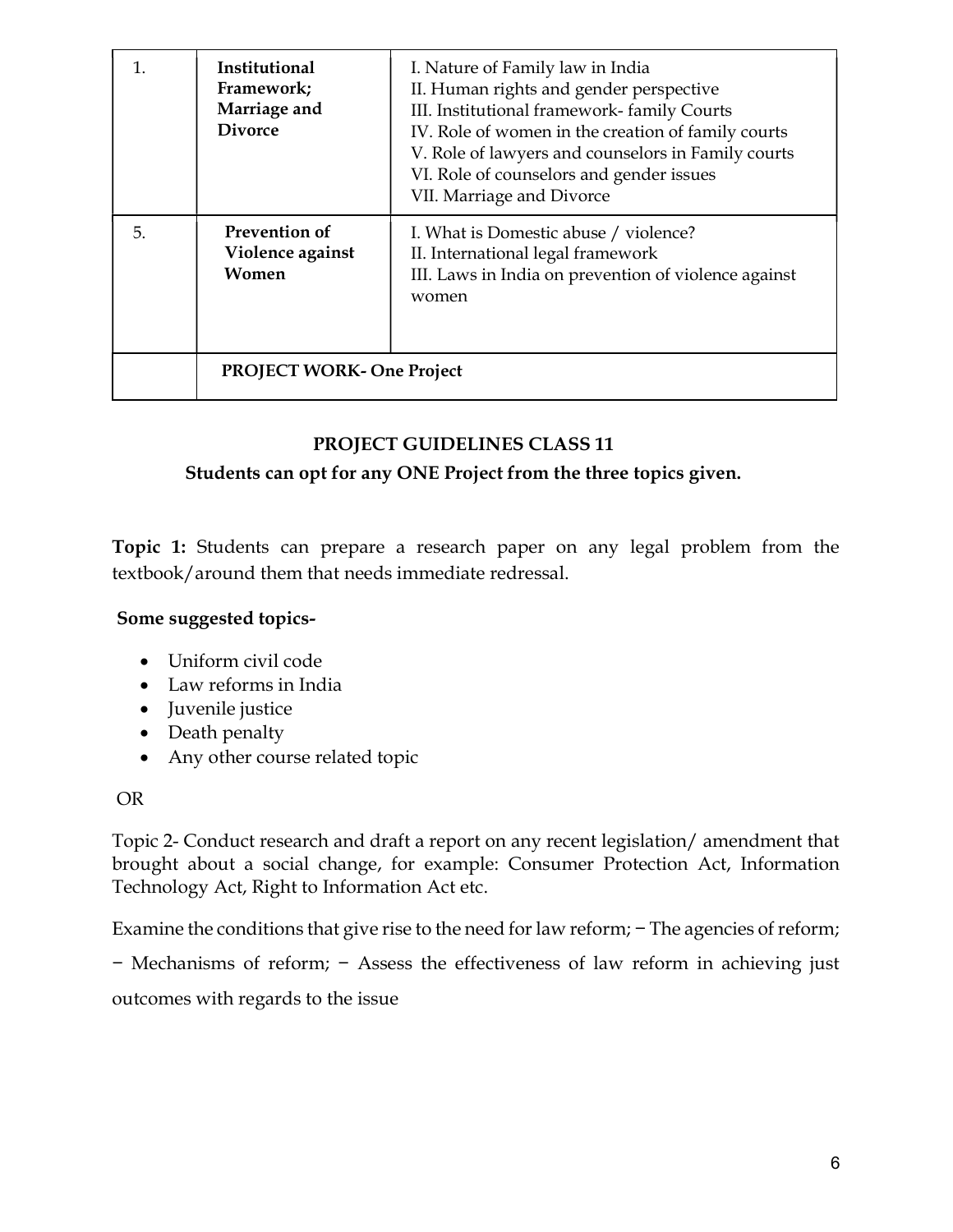# OBJECTIVES for Topic 1 & 2 -

- The project work aims to enable students to:
- identify a legal problem and provide its remedy
- select relevant legal sources and conduct research
- analyse and distinguish between types of cases
- apply case laws and relevant statutory laws

# METHODOLOGY for Topic 1 & 2-

The project file should be at least 15 pages.

Steps:-

- Choose a topic
- Gather information from various sources
- Write a statement of purpose of the project
- Support it with research evidence
- Presentation of project should include headings
- List the sources

#### Or

Topic 3 - 'Understanding the important elements of JUDICIAL DECISION '

#### OBJECTIVES-

- The project work aims to enable students to:
- identify a legal problem and provide its remedy
- select relevant legal sources and conduct research
- analyse and distinguish between types of cases
- apply case laws and relevant statutory laws
- understand parts of a judicial decision

# METHODOLOGY-

- 1) The student is required to select any 5 decided cases where in One case is of criminal nature, one is civil nature, one is constitutional, one is international context and one is of student's choice (PIL if possible)
- 2) The research on the cases must include the following points:
	- a. Name of the case
	- b. Parties to the case
	- c. Nature of the case (Civil, criminal or Constitutional)
	- d. Facts of the case and issues involved
	- e. Decision of the case
	- f. Citation of the case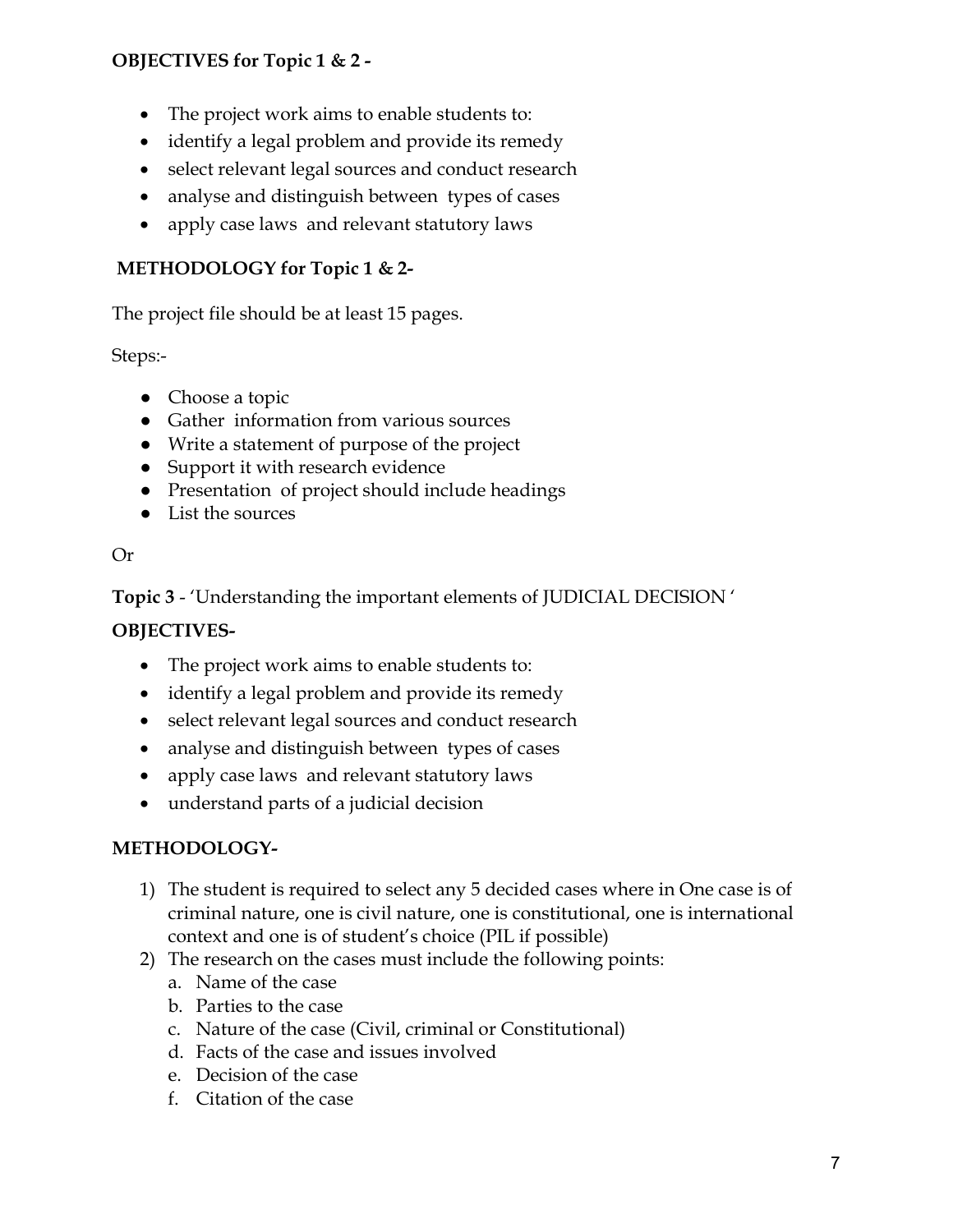| S.no. | Parameters for assessment                         | <b>Marks</b> |
|-------|---------------------------------------------------|--------------|
|       | Preparation and presentation of file              | 5 marks      |
|       | Research work                                     | 5 marks      |
| 3     | Application and understanding of legal<br>concept | 5 marks      |
|       | Viva                                              | 5 marks      |

# Class XII (2022-23)

| Time: 3 hrs.   |                                                                                 |         | Marks: 80    |
|----------------|---------------------------------------------------------------------------------|---------|--------------|
| S.no.          |                                                                                 | Periods | <b>Marks</b> |
| $\mathbf{1}$   | Judiciary                                                                       | 30      | 10           |
| $\overline{2}$ | Topics of Law                                                                   | 40      | 20           |
| 3              | Arbitration, Tribunal Adjudication and<br><b>Alternative Dispute Resolution</b> | 30      | 10           |
| $\overline{4}$ | Human Rights in India                                                           | 30      | 10           |
| 5              | Legal Profession in India                                                       | 30      | 10           |
| 6              | <b>Legal Services</b>                                                           | 30      | 10           |
| 7              | <b>International Context</b>                                                    | 30      | 10           |
| 8              | <b>Project (Based on Syllabus)</b>                                              | 20      | 20           |
|                | <b>Total</b>                                                                    | 220     | 100          |

Theory- 80 marks (One Paper)

Internal Assessment- Project Based Assessment- 20 marks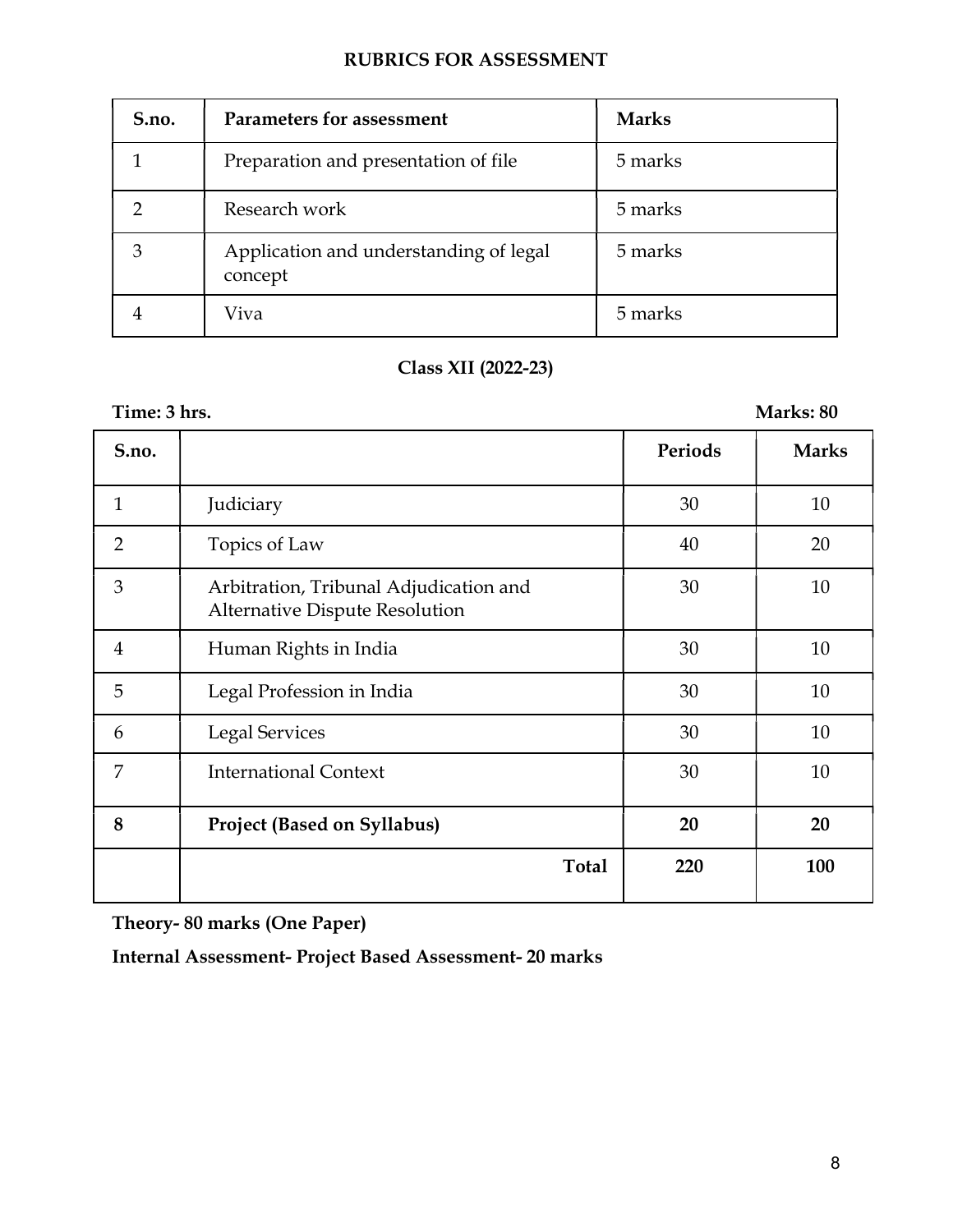Course Contents:

| S No           | Unit                                                                                           | <b>Topics</b>                                                                                                                                                                                                                                                                                                                                             |
|----------------|------------------------------------------------------------------------------------------------|-----------------------------------------------------------------------------------------------------------------------------------------------------------------------------------------------------------------------------------------------------------------------------------------------------------------------------------------------------------|
| 1              | Judiciary                                                                                      | i. Structure and Hierarchy of Courts and<br>Legal Offices in India<br>ii. Constitution, Roles and Impartiality<br>Appointments, Trainings, Retirement and<br>iii.<br>Removal of Judges<br>iv. Courts and Judicial Review                                                                                                                                  |
| $\overline{2}$ | <b>Topics of Law</b>                                                                           | i. Law of Property<br>ii. Law of Contracts<br>iii. Law of Torts<br>iv. Introduction to Criminal Laws in India                                                                                                                                                                                                                                             |
| 3              | Arbitration,<br>Tribunal<br>Adjudication<br>and<br>Alternative<br>Dispute<br><b>Resolution</b> | Adversarial and Inquisitorial Systems<br>$i$ .<br>ii.<br>Introduction to Alternative Dispute Resolution<br>iii.<br>Types of ADR- Arbitration, Administrative<br>Tribunals<br>Mediation and Conciliation<br>iv.<br>Lok Adalats<br>$V_{\star}$<br>Ombudsman<br>vi.<br>Lokpal and Lokayukta<br>vii.                                                          |
| $\overline{4}$ | Human Rights in<br>India                                                                       | Constitutional framework and Related laws in<br>i.<br>India-Human Rights in India; Preamble,<br>Fundamental Rights, Fundamental Duties,<br>Directive Principles of State Policy<br>Complaint mechanism of quasi judicial bodies-<br>ii.<br>NHRC, NCM, NCW, NCSC and NCST                                                                                  |
| 5              | <b>Legal Profession</b><br>in India                                                            | The Advocates Act, 1961<br>i.<br>The Bar Council of India<br>ii.<br>iii.<br>Lawyers and Professional Ethics Professional<br>duties of an advocate; Advertising by<br>Lawyers<br>Opportunities for Law graduates<br>iv.<br>Legal Education in India<br>V.<br>Liberalization of the Legal Profession<br>vi.<br>Women and Legal Profession in India.<br>vii. |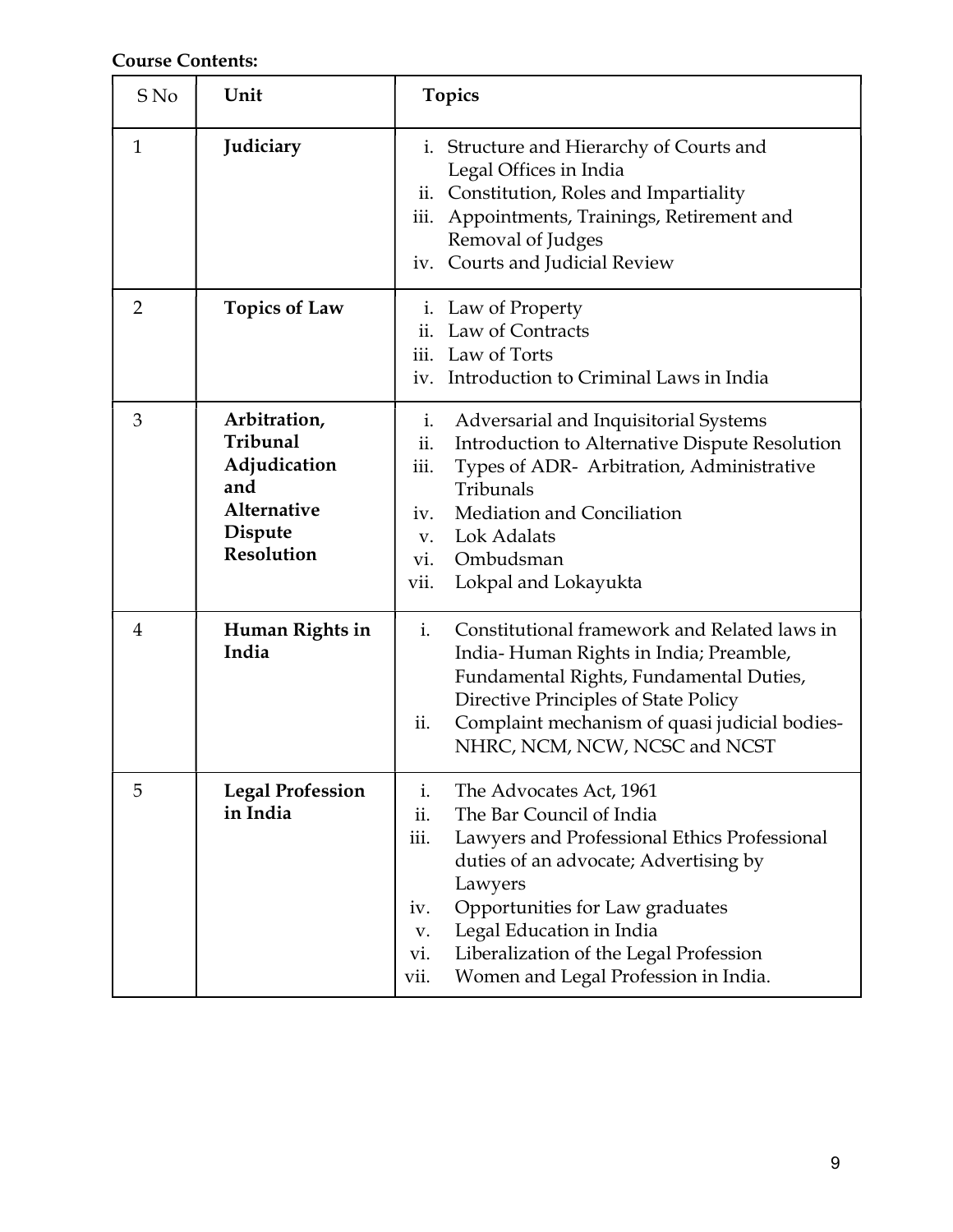| 6 | <b>Legal Services</b>                          | Free Legal Aid under Criminal law, Legal<br>$i$ .<br>Aid by the State, Legal Aid under the<br><b>Indian Constitution</b><br>NALSA Regulations, 2010<br>ii.<br>Criteria for giving free Legal Services<br>iii.<br>iv. Lok Adalats<br>Legal Aid in Context of Social Justice and<br>V.<br>Human Rights                                                                                                                             |  |
|---|------------------------------------------------|----------------------------------------------------------------------------------------------------------------------------------------------------------------------------------------------------------------------------------------------------------------------------------------------------------------------------------------------------------------------------------------------------------------------------------|--|
| 7 | International<br>Context                       | Introduction to International Law<br>$\mathbf{i}$ .<br>Sources of International Law - Treaties,<br>11.<br>Customs and ICJ Decisions<br>International Institutions<br>iii.<br>International Human Rights<br>iv.<br>Customary International Law<br>V.<br>International law & Municipal Law<br>vi.<br>vii.<br>International Law & India<br>viii.<br>Dispute Resolution - ICJ, ICC and Other<br><b>Dispute Resolution Mechanisms</b> |  |
| 8 | <b>Project</b> (Based on Syllabus) Refer below |                                                                                                                                                                                                                                                                                                                                                                                                                                  |  |

# PROJECT GUIDELINES

#### INTRODUCTION-

The student is required to do a project on 'Understanding Case Laws'

#### OBJECTIVES-

The project work aims to enable students to:

- identify a legal problem and provide its remedy
- select relevant legal sources and conduct research
- analyse and distinguish between types of cases
- apply case laws and relevant statutory laws

#### METHODOLOGY-

- 1. The student is required to select any 3 decided cases related to the curriculum where one must be civil in nature, one criminal and one constitutional in character.
- 2. The research on the cases must include the following points:
	- a) Name of the case
	- b) Parties to the case
	- c) Citation
	- d) Bench
	- e) Nature of the case (Civil, Criminal or Constitutional)
	- f) Facts of the case and issues involved
	- g) Arguments of the parties
	- h) Decision of the case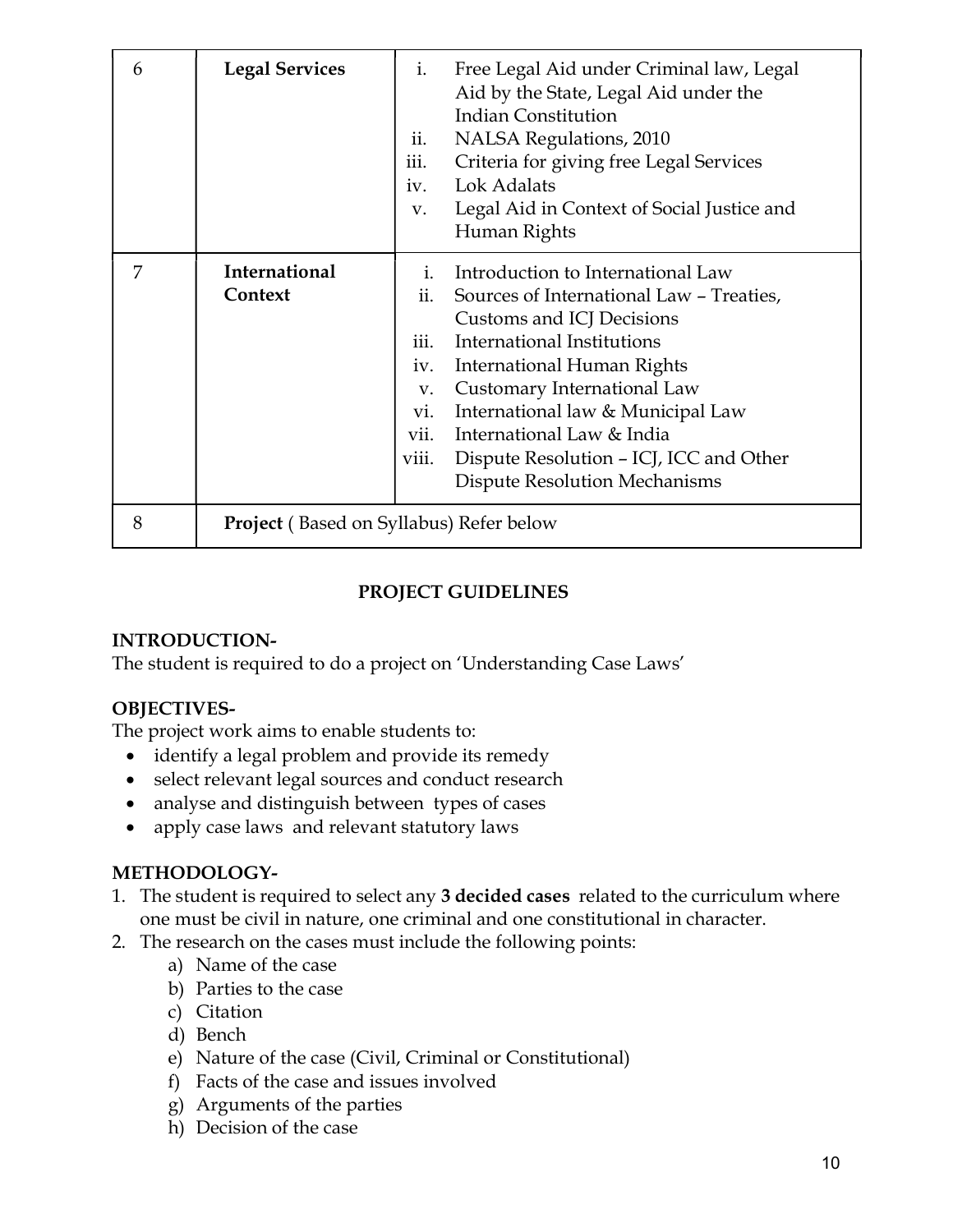# Rubrics

| Topic                                                                         | Exceeding<br>(76-100 percent)                                                                                                                                                                              | Accomplished<br>$(61 - 75)$<br>percent)                                                                                                                 | Developing<br>$(34-60$ percent)                                                                                                                                             | Beginning<br>$(15-33)$<br>percent)                                                                                                                                       |
|-------------------------------------------------------------------------------|------------------------------------------------------------------------------------------------------------------------------------------------------------------------------------------------------------|---------------------------------------------------------------------------------------------------------------------------------------------------------|-----------------------------------------------------------------------------------------------------------------------------------------------------------------------------|--------------------------------------------------------------------------------------------------------------------------------------------------------------------------|
| Presentation<br>of all facts of<br>the case                                   | - All of the relevant facts<br>are presented clearly in<br>a chronological,<br>organized, logical and<br>interesting sequence<br>-The facts are supported<br>with relevant evidence<br>related to the case | -Most of the crucial<br>facts have been stated<br>sequentially as per<br>the happening of the<br>case                                                   | Some facts<br>are<br>stated but not in a<br>sequential manner                                                                                                               | -Only a few<br>unrelated and<br>irrelevant<br>facts have<br>been stated                                                                                                  |
| <b>Statement of</b><br>Legal<br>problem and<br>prediction<br>about<br>outcome | -Legal problem has been<br>precisely defined and<br>unambiguously stated<br>-Analysis of the legal<br>problem has been done<br>thoroughly and predicts<br>clear outcome with<br>logical reasoning          | -Legal problem has<br>been nearly<br>correctly stated<br>- Analysis of the<br>legal problem<br>predicts a near clear<br>outcome                         | - Legal problem has<br>been vaguely<br>conceived<br>-Analysis of the<br>Legal problem does<br>not predict a clear<br>outcome                                                | -Legal<br>problem<br>has<br>not<br>been<br>identified<br>clearly,<br>$-N0$<br>analysis<br>the<br>legal<br>of<br>problem<br>has<br>been done to<br>predict<br>the outcome |
| Informatio<br>n gathering                                                     | - The information<br>gathered in relation to<br>the case is relevant and<br>sufficient to encompass<br>all crucial facts and all<br>applicable laws                                                        | - The information<br>gathered in relation<br>to the case is relevant<br>and sufficient to<br>encompass only<br>crucial facts without<br>applicable laws | The<br>information<br>gathered in relation<br>the<br>to<br>case<br>is<br>relevant<br>but<br>insufficient<br>to<br>all<br>encompass<br>relevant facts and<br>applicable laws | -The<br>information<br>gathered<br>in<br>relation to the<br>is<br>case<br>insufficient                                                                                   |
| Establishing<br>correlation<br>in facts                                       | -All of the crucial facts<br>are well correlated to<br>each other and<br>presented in a logically<br>persuasive manner                                                                                     | -Most of the crucial<br>facts have been<br>stated and are<br>correlated to each<br>other and presented<br>in a logically<br>persuasive manner           | -Some of the stated<br>facts are correlated<br>to each other and<br>presented<br>in<br>a<br>logical manner                                                                  | -The<br>stated<br>facts<br>lack<br>correlation<br>and are not<br>presented in a<br>logically<br>persuasive<br>manner                                                     |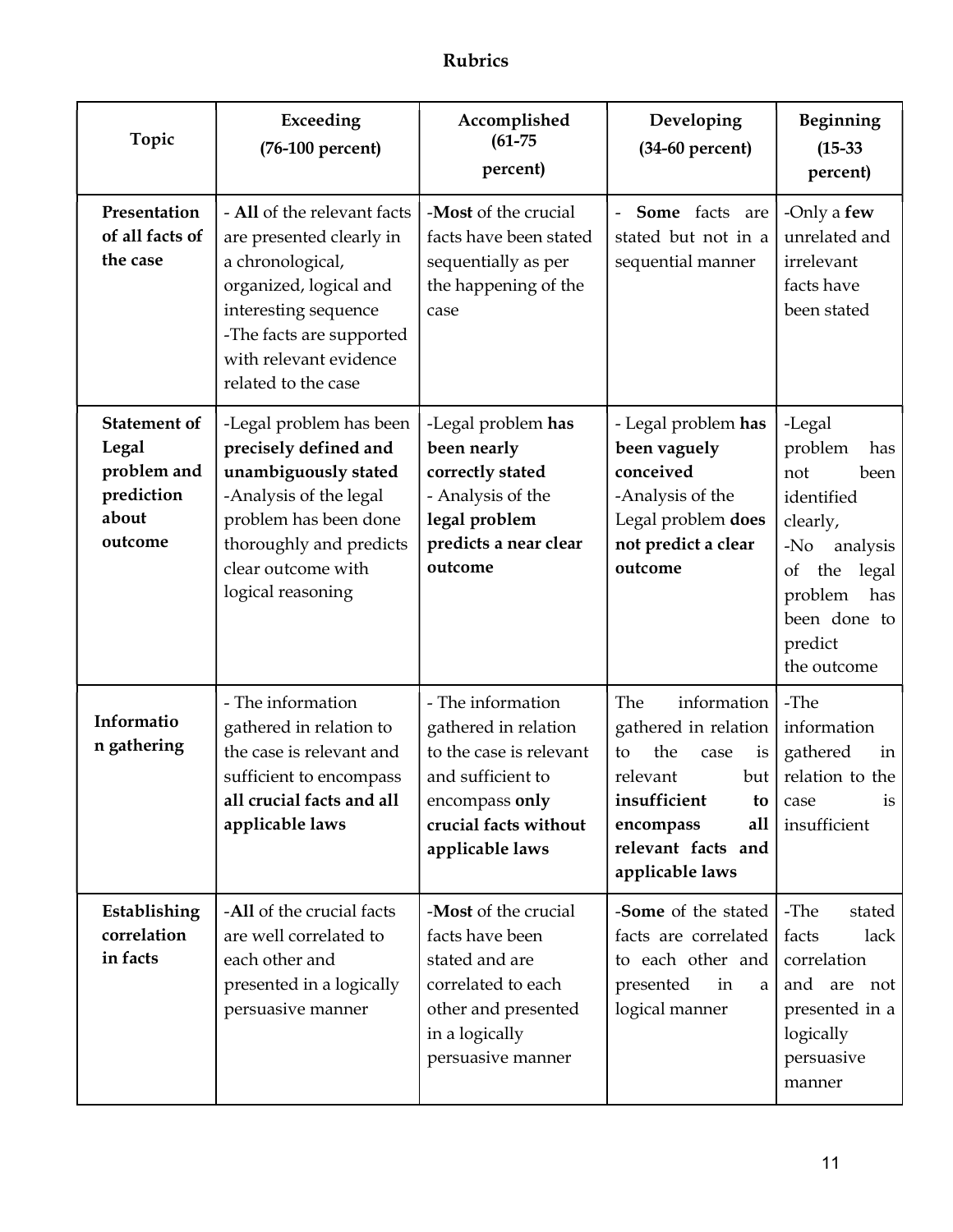| legal<br>analysis and<br>reasoning | - Legal analysis is done<br>by organizing evidence<br>to accentuate<br>differences, or<br>similarities related to<br>case. Use superior<br>inductive and deductive<br>reasoning abilities and<br>present analogy.                                                              | - Legal analysis is<br>done by organizing<br>some evidences but<br>organization is less<br>than effective. Shows<br>less Logical<br>reasoning (inductive<br>-deductive) than<br>required. | - Legal analysis is<br>done by organizing<br>some evidences<br>but organization is<br>not effective.<br>Logical reasoning<br>(inductive-<br>deductive) is<br>missing. | List<br>some<br>evidences but<br>able<br>not<br>to<br>organize<br>it.<br>Legal analysis<br>is incoherent |
|------------------------------------|--------------------------------------------------------------------------------------------------------------------------------------------------------------------------------------------------------------------------------------------------------------------------------|-------------------------------------------------------------------------------------------------------------------------------------------------------------------------------------------|-----------------------------------------------------------------------------------------------------------------------------------------------------------------------|----------------------------------------------------------------------------------------------------------|
| Reflections<br>on the Case         | Corroborate alternative<br>arguments with<br>research and innovation.<br>Question existing<br>beliefs. Show<br>inconsistencies in<br>existing body of<br>evidence to arrive at<br>result. Analyse pros and<br>cons of existing decision<br>viz a viz alternative<br>solutions. | Identify connection<br>between existing<br>laws and their<br>application in this<br>case.<br>Consider alternative<br>arguments to affect<br>the present outcome.                          | Analyse from a<br>personal<br>perspective why a<br>particular<br>action/decision has<br>happened.                                                                     | repeats only<br>what has<br>happened in<br>the case                                                      |